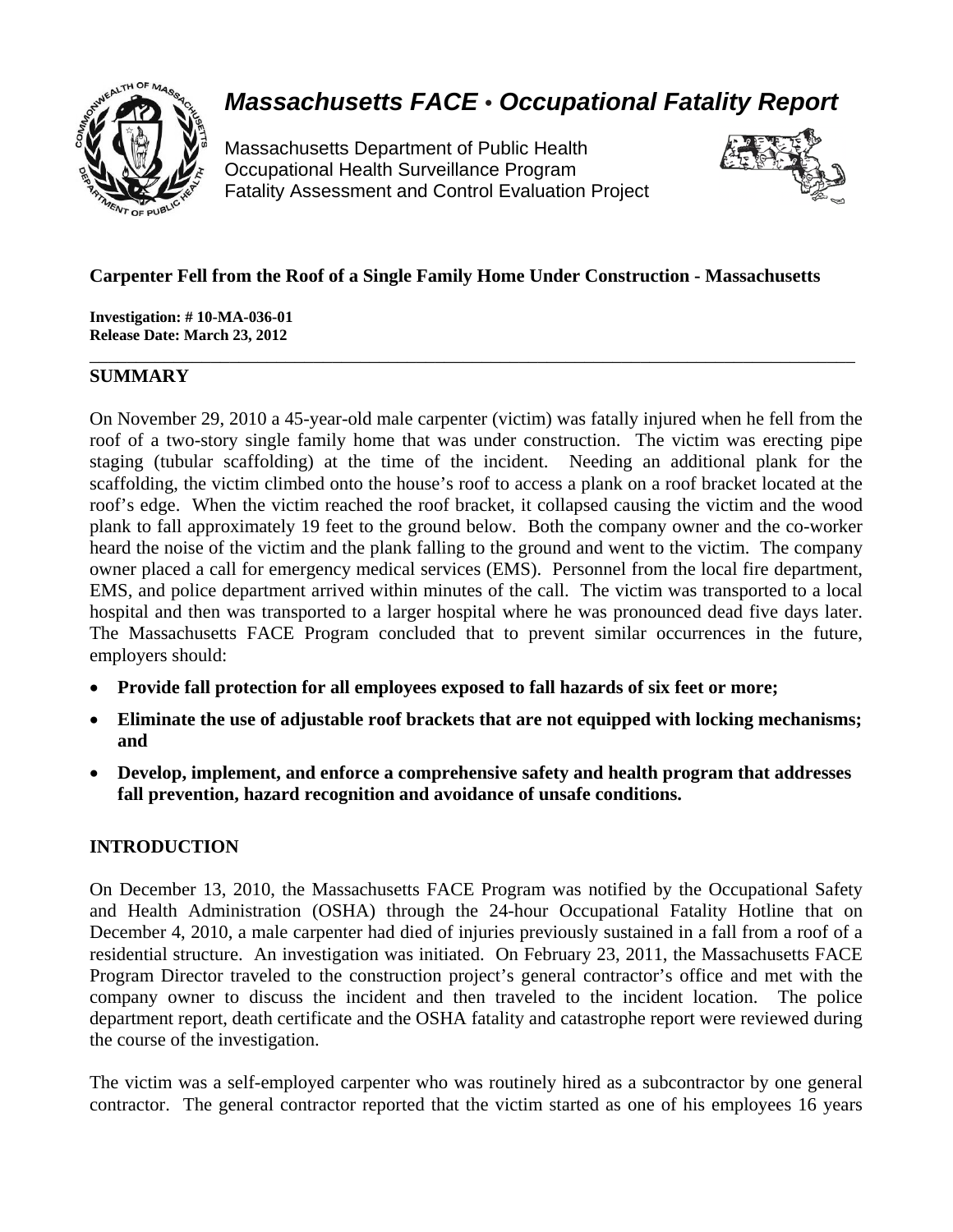before the incident and was an employee for six years. After six years, the victim chose to become a subcontractor.

The general contractor is a residential framer/carpenter and has been in business for 26 years. The general contractor has five employees, including one office worker. The general contractor's main projects are building houses and additions to houses. The main tasks for these projects, which the victim was routinely involved in, are exterior framing, installing windows and doors, and interior framing and finished woodwork. All other aspects of the construction, such as foundation, masonry, electrical, plumbing, and roofing tasks were subcontracted out to trade specialists.

The company did not have a health and safety program, but did provide on-the-job training to employees. Both the victim's business and the general contractor were registered with the state as Home Improvement Contractors. The victim and the general contractor were both licensed with the state as Construction Supervisors. The general contractor had workers' compensation insurance coverage. There was no union representation.

## **INVESTIGATION**

The job involved in the incident was the construction of a new single family home. Construction of the home started about eight months prior the incident. The work crew on site the day of the incident had been at this particular project five days per week for the six months leading up to the incident. The typical work day for the crew started at 7:30 a.m. at the work site and ended at 4:00 p.m.

Most of the exterior framing had been completed on the structure, including framing of the main section of the house and a two story garage. The main section of the house is about two and one half stories high, with a 9-in-12 pitch roof and a roof edge height of approximately 19 feet (Figure 1). The one section of the structure that was not yet framed was the breezeway to be located in the front of the house between the house and the garage. The breezeway had not yet been framed because the design of the breezeway had not been completed at the time construction began.

At the time of the incident, the roof was not shingled, but most of the roof was covered with a vapor barrier that had previously been installed by a roofing contractor. Reportedly, a roof bracket scaffold that had been installed by the victim and a co-worker two months prior to the incident had been regularly used throughout these two months. When the roofing contractor installed the vapor barrier, the roof bracket scaffold had been removed and then reinstalled by the roofing contractor.

wood (Figure 2). The two main pieces of the bracket are: 1) the base and 2) the platform support arm. The roof bracket scaffold was made of four adjustable roof brackets that were installed approximately 12 feet apart and planked with 2x10 inch boards. The roof brackets are made of galvanized steel and The base section consists of a rectangular piece of wood with two notches at one end and a metal plate with nail holes attached to the other end of the wood piece. The metal plate, which is connected to the platform support arm by a hinge, is used to fasten the bracket's base to the roof (Figure 2).

The platform support arm is made up of two rectangular steel pieces connected by a hinge and a rectangular wood piece attached directly to one of the steel pieces (Figure 2). When the roof bracket is in use, the support arm's wood piece is inserted into one of two notches in the base's wood piece to create a 45 or 60 degree angle platform. Wood planking is positioned on the support arm creating the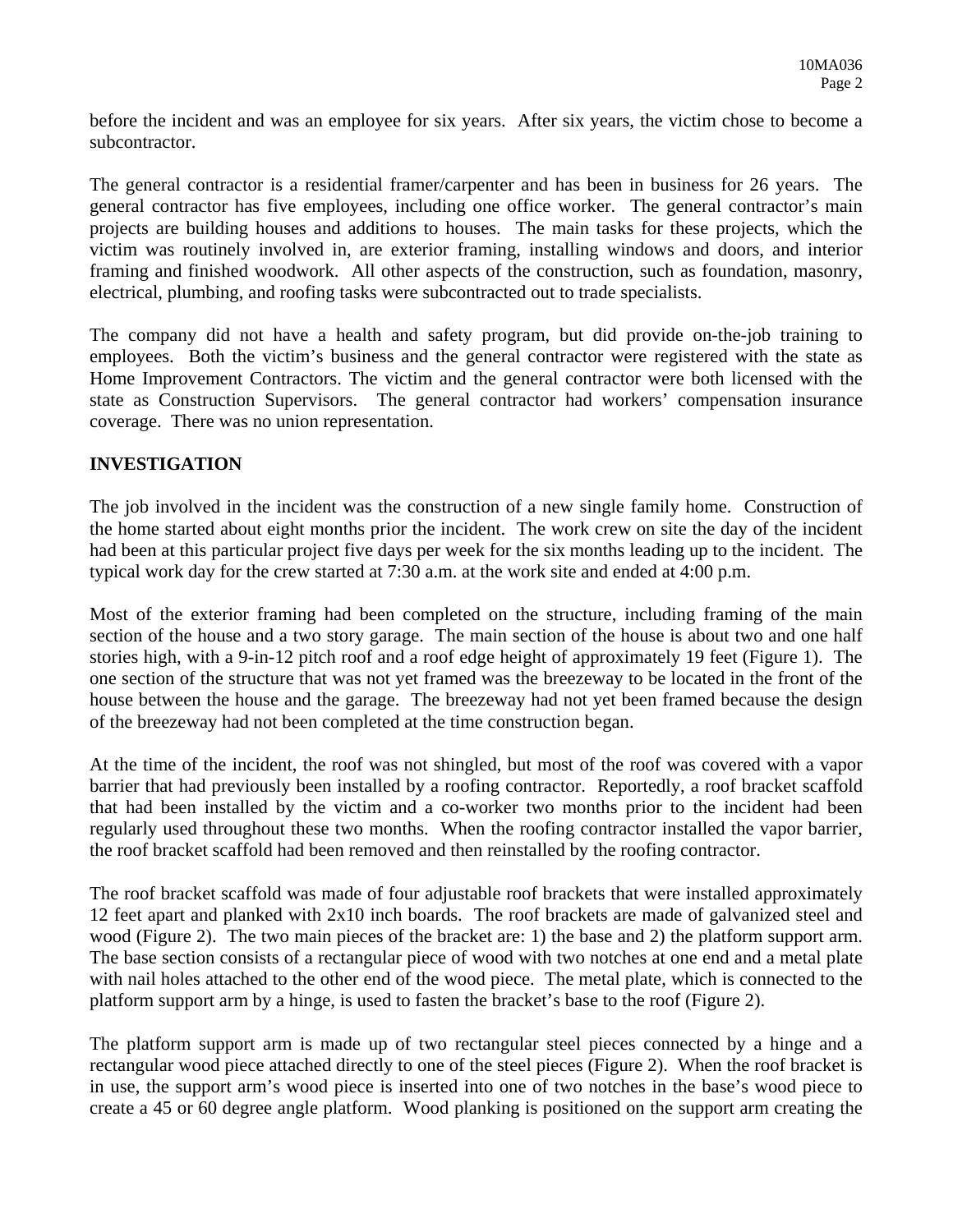platform. The support arm has two punctured dimples to grip the wood planking to prevent it from moving.

The day of the incident, the work crew was made up of three workers. The workers included the company owner and the victim, who both arrived at the work site at 7:30 a.m., and a co-worker, who was an employee of the company and arrived at 8:00 a.m. The weather was sunny and cool with a high around 44 degrees Fahrenheit and little to no wind. There was no precipitation that day and for the few days prior to the incident.

The work crew had spent the first half of the day performing some exterior framing on the residential structure. Then before noontime, the crew stopped for a lunch break and all three workers ate their lunch at the work site. After the lunch break, the work crew started to erect pipe staging (tubular scaffolding) at the front of the house, between the main section of the house and the garage to frame the breezeway (Figure 1). The crew erected four levels of the tubular scaffolding with some planking on each of the four levels. The victim and the co-worker were standing on the top level of the scaffolding when the company owner, who was standing on the ground setting up a ladder for the tubular scaffolding, asked the workers to add more planking to the scaffolding.

At approximately 3:30 p.m., the victim went to get a plank that was located on the roof of the main house at the roof brackets. According to the police report, the victim climbed from the top level of the tubular scaffolding that was being erected, to the peak of the house's main roof. When the victim climbed onto the roof, he placed his stomach on the roof and grabbed a 2x4 board (cleat) that was nailed approximately four feet down along the peak of the roof of the main house. The victim then slid/lowered himself down to the roof bracket. Although un-witnessed from this point forward, it appears that when the victim reached the plank for the roof bracket, his weight and momentum from sliding down to the roof bracket might have caused the plank to bounce.

When the plank bounced, it appears that it caused the metal support section of the roof bracket to lift up with the plank. During the bounce, the roof bracket's adjustable wood piece was pulled out of the notch of the roof bracket's wood piece, which is fastened to the roof, causing the roof bracket to fold down flat (Figure 3). When the roof bracket folded down flat, the plank and the victim fell approximately 19 feet to the ground below, where the victim struck his head.

Both the company owner and the co-worker heard the noise of the victim and the plank fall to the ground and went to assist the victim. The company owner immediately placed a call for emergency medical services (EMS) and the co-worker ran to the roadway to help direct EMS when they arrived. Personnel from the local fire department, EMS, and police department arrived within minutes of the call. The victim was transported to a local hospital and then was transported to a larger hospital where he was pronounced deceased five days later.

# **CAUSE OF DEATH**

The medical examiner listed the cause of death as blunt force trauma of head and torso with fractures of skull and ribs, and visceral injuries.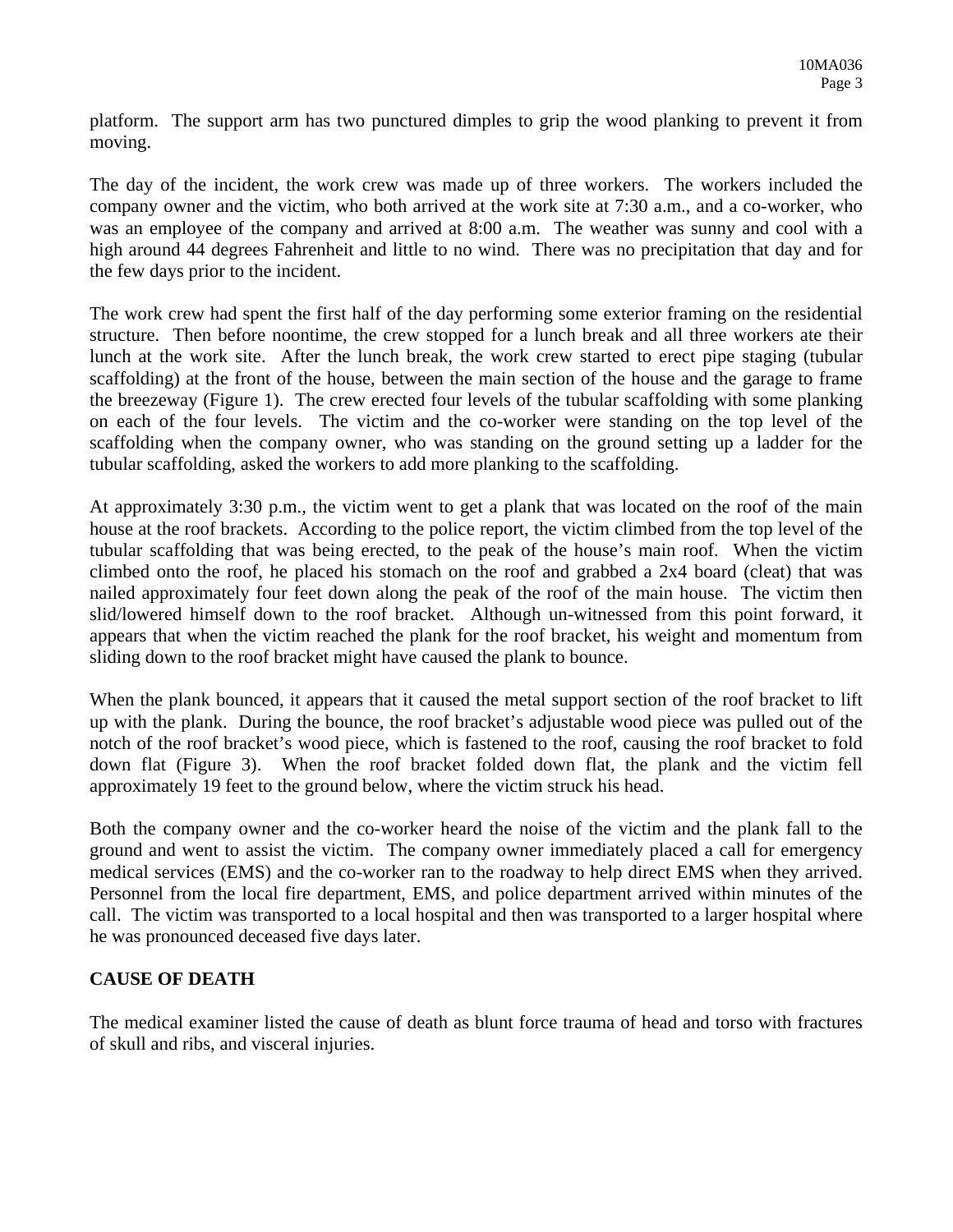#### **RECOMMENDATIONS / DISCUSSION**

#### **Recommendation #1: Employers should provide fall protection for all employees exposed to fall hazards of six feet or more.**

**Discussion:** On December 16, 2010, the Occupational Safety and Health Administration (OSHA) released guidance on fall protection in residential construction: STD 03-11-002, C*ompliance Guidance for Residential Construction*. Under this new guidance employers engaged in residential construction must comply with the OSHA fall prevention standard 29 CFR 1926.501 that states conventional fall protection must be used.

OSHA's fall prevention standard requires that employees engaged in residential construction activities who are exposed to fall hazards of six feet or more must be protected from falling by the use of conventional fall protection.<sup>1</sup> OSHA does not classify the use of roof brackets as conventional fall protection; therefore in most cases if roof brackets are used they should only be used in conjunction with conventional fall protection.

Conventional fall protection includes guardrail systems, safety net systems, or personal fall arrest systems  $(PFAS)<sup>2</sup>$  Two widely used options of conventional fall protection in residential construction are:

**1) Personal fall arrest system (PFAS).** A PFAS is designed to stop a worker's fall before they strike a lower level. A PFAS includes three major components:

a) Anchorage (tie-off point). Anchors must be capable of supporting at least 5,000 pounds or twice the intended load.

b) Body harness. A full body harness is required. Body belts can cause serious injury during a fall and are not allowed to be used as part of a fall arrest system.

c) Connector. A Connector links the harness to the anchorage and typically includes lanyards or lifelines.

**2) Guardrail system.** Guardrails are designed to stop a worker from falling. In residential construction when workers are accessing the roof of a building, guardrails can be installed along all the roof's edge and rake edge. Some of the guardrail requirements include that:

a) Top edge height of top rails must be installed at a height between 39 inches and 45 inches above the walking/working level and must be able to withstand a force of at least 200 pounds applied in any downward or horizontal direction;

b) Midrails must be installed at a height midway between the top edge of the guardrail system and the walking/working level.

Because this job was new construction of a house, a guardrail system may have been a good choice for fall protection. The guardrail system could have been installed early in the project and stayed in place for most of the construction process.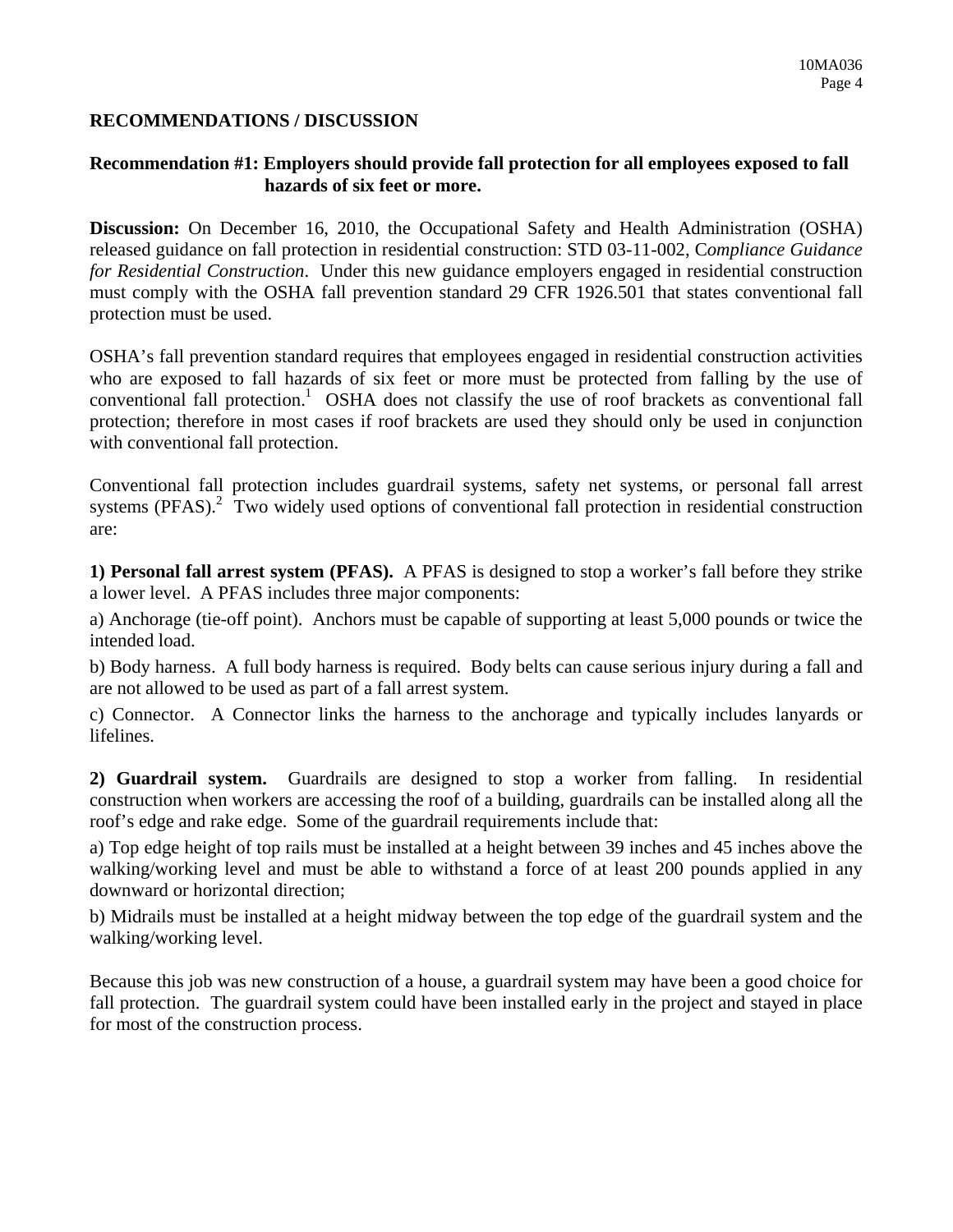#### **Recommendation #2: Employers should eliminate the use of adjustable roof brackets that are not equipped with locking mechanisms.**

**Discussion:** There are a variety of both fixed and adjustable roof brackets available. When using adjustable roof brackets, only roof brackets with locking mechanisms should be used. The locking mechanisms available on some adjustable roof brackets will lock the platform support arm into the base section of the roof bracket. When the roof bracket's platform support arm is locked into the base, the hazard of the platform support arm lifting up and out of the base notch is eliminated. This type of hazard is not present with fixed roof brackets. As stated in OSHA's *Compliance Guidance for Residential Construction* (STD 03-11-002), roof brackets, except in extremely rare situations, must be used in conjunction with conventional fall protection (Recommendation #1).

It was reported that the roof brackets being used at the time of the incident were spaced 12 feet apart. In this case, either a fixed or adjustable roof bracket with a lock might have prevented the roof bracket from folding down flat and the planking from falling from the roof to the ground. In addition, when using roof brackets or any type of equipment, it is important to follow the manufacturer's instructions. Most manufacturers of roof brackets state that roof brackets should be used at no more than eight feet apart.

## **Recommendation #3: Employers should develop, implement, and enforce a comprehensive safety and health program that addresses fall prevention, hazard recognition and avoidance of unsafe conditions.**

**Discussion:** At a minimum, a comprehensive safety and health program should include an explanation of the worker's rights to protection in the workplace, safe work practices workers are expected to adhere to, specific safety protection for all tasks performed, ways to identify and avoid hazards, and who they should contact when safety and health issues or questions arise.

As part of the development of safety and health programs, employers should evaluate tasks performed by employees for all potential hazards and incorporate information about these identified hazards and their controls into the program.<sup>3</sup> Employers should also use their employees' expertise throughout the program development process by seeking employee input. Once the safety and health program is developed, employers should continue to seek employees' input during the routine updating of the program. The program should be updated when safety concerns arise and when new equipment and new tasks are introduced into the workplace.

Employers should ensure that they have fully and effectively implemented their comprehensive safety and health programs by routinely performing assessments of work areas and work practices and immediately addressing any observed unsafe conditions. As part of the program's implementation, training should be provided to all employees on program topics.<sup>4</sup> In this case training topics would include, but not be limited to, fall hazards, fall protection, hazard recognition, and the avoidance of unsafe conditions.<sup>4</sup> All training provided to employees should be documented. Documentation should include: who provided the training and their qualifications, the content of the training, workers who were trained, and any assessments of workers' comprehension of the training. When the safety and health program is updated, employers should then provide additional training on the new and updated safety and health program topics.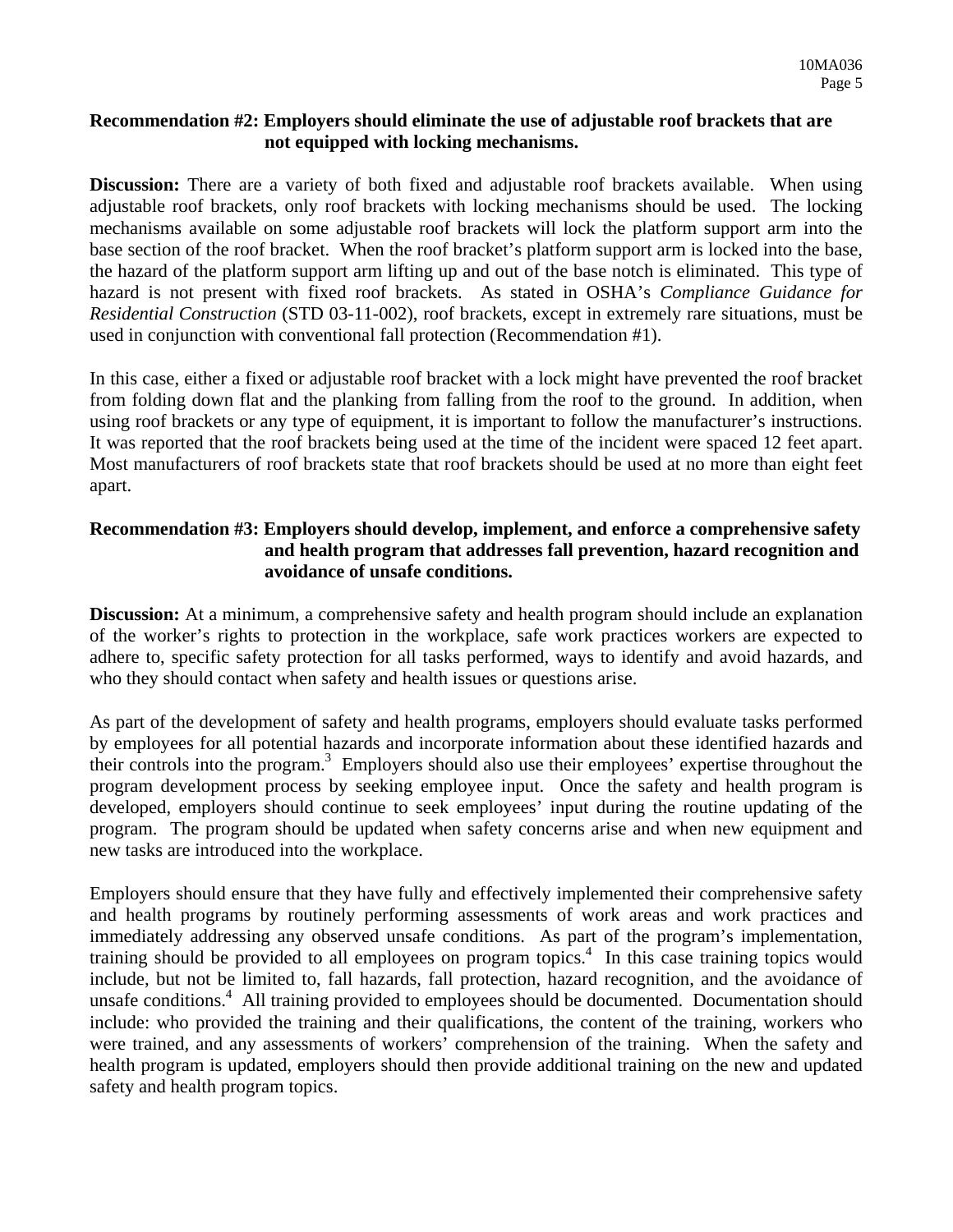The Massachusetts Department of Labor Standards (DLS) offers free consultation services to help small employers improve their safety and health programs, identify hazards, and train employees. DLS can be contacted at 617-969-7177. More information about DLS can be found on their Web site at www.mass.gov/dos/consult.

The Massachusetts Department of Industrial Accidents (DIA) has grants available for providing workplace health and safety training to employers and employees. Any company covered by the Massachusetts Workers' Compensation Insurance Law is eligible to apply for these grants. More information about these DIA grants can be found on their website at www.mass.gov/dia/safety.

#### **REFERENCES**

1. Code of Federal Regulations, 29 CFR 1926.501 Duty to have fall protection. Washington D.C.: U.S. Printing Office, Office of the Federal Register.

2. Code of Federal Regulations, 29 CFR 1926.502 Fall protection systems criteria and practices. Washington D.C.: U.S. Printing Office, Office of the Federal Register.

3. DOL. OSHA Draft Proposed Health and Safety Program, Docket No. S&H-0027. www.osha.gov/dsg/topics/safetyhealth/nshp.html. Date accessed: May 17, 2011.Code of Federal

4. Regulations, 29 CFR 1926.21 Safety training and education. Washington D.C.: U.S. Printing Office, Office of the Federal Register.



**Figure 1 – Incident location**